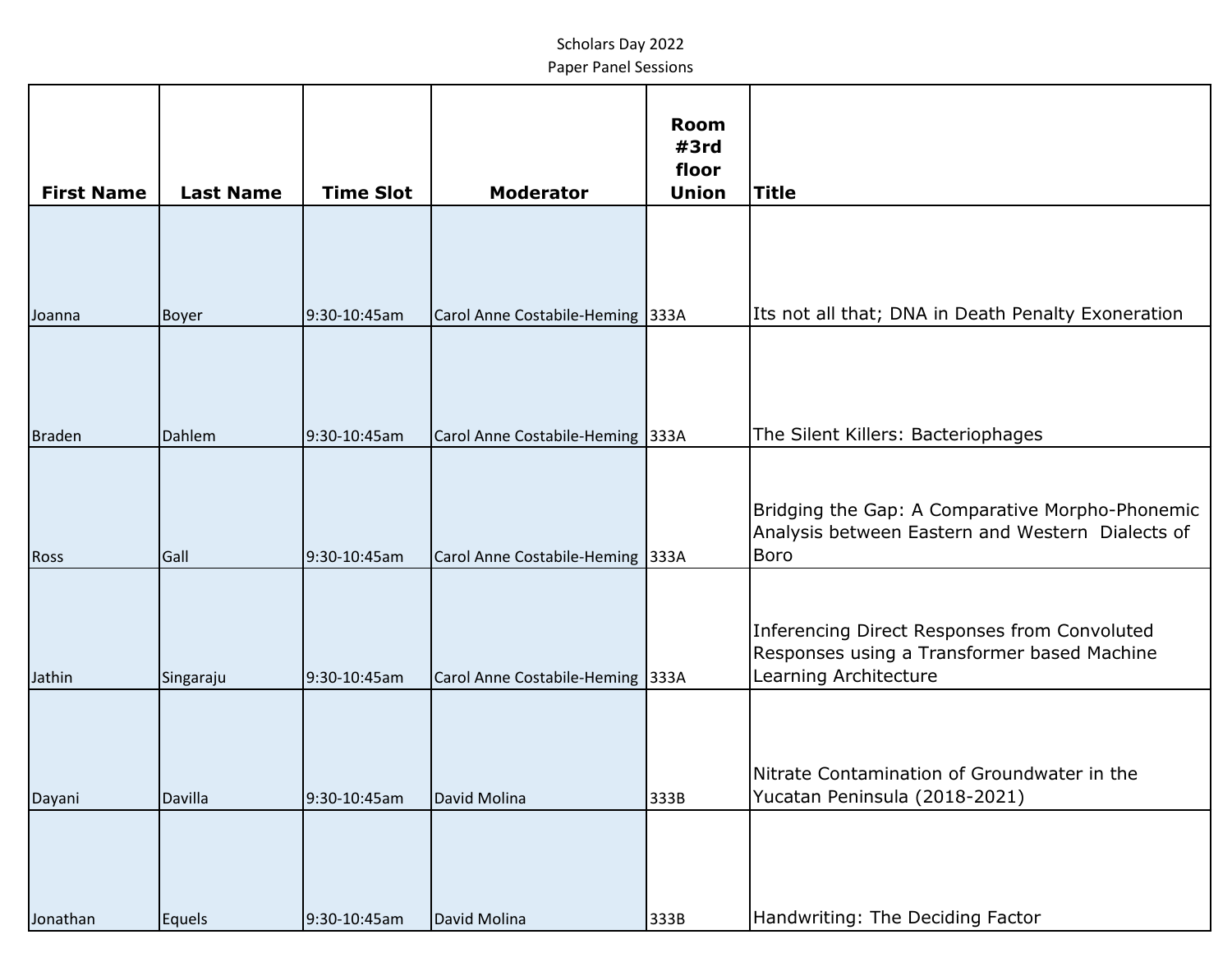| Zachary | ILi.          | 9:30-10:45am | David Molina    | 333B | An Undersampled Model for Automated Sleep Stage<br>Scoring Using EEG Data                          |
|---------|---------------|--------------|-----------------|------|----------------------------------------------------------------------------------------------------|
|         |               |              |                 |      |                                                                                                    |
| Rebekah | Shanahan      | 9:30-10:45am | David Molina    | 333B | The Role of the Individual within a Fashion<br>Democracy                                           |
| James   | Yang          | 9:30-10:45am | David Molina    | 333B | An Undersampled Model for Automated Sleep Stage<br>Scoring Using EEG Data                          |
| Avery   | <b>Balli</b>  | 9:30-10:45am | Kim JiYoung     | 333C | Dimitri Cobalt and the Dirtbrain of Prague                                                         |
| Emma    | <b>Dadres</b> | 9:30-10:45am | Kim JiYoung     | 333C | Pregnancy Complications and Maternal Healthcare<br>Experiences of Black Women: A Qualitative Study |
| gaelle  | el khoury     | 9:30-10:45am | Kim JiYoung     | 333C | students perception of the native vs non-native<br>english speaker                                 |
| Flor    | Avalos        | 9:30-10:45am | Pradeep Sapkota | 382A | TikTok Videos as a New Format of Internet Meme                                                     |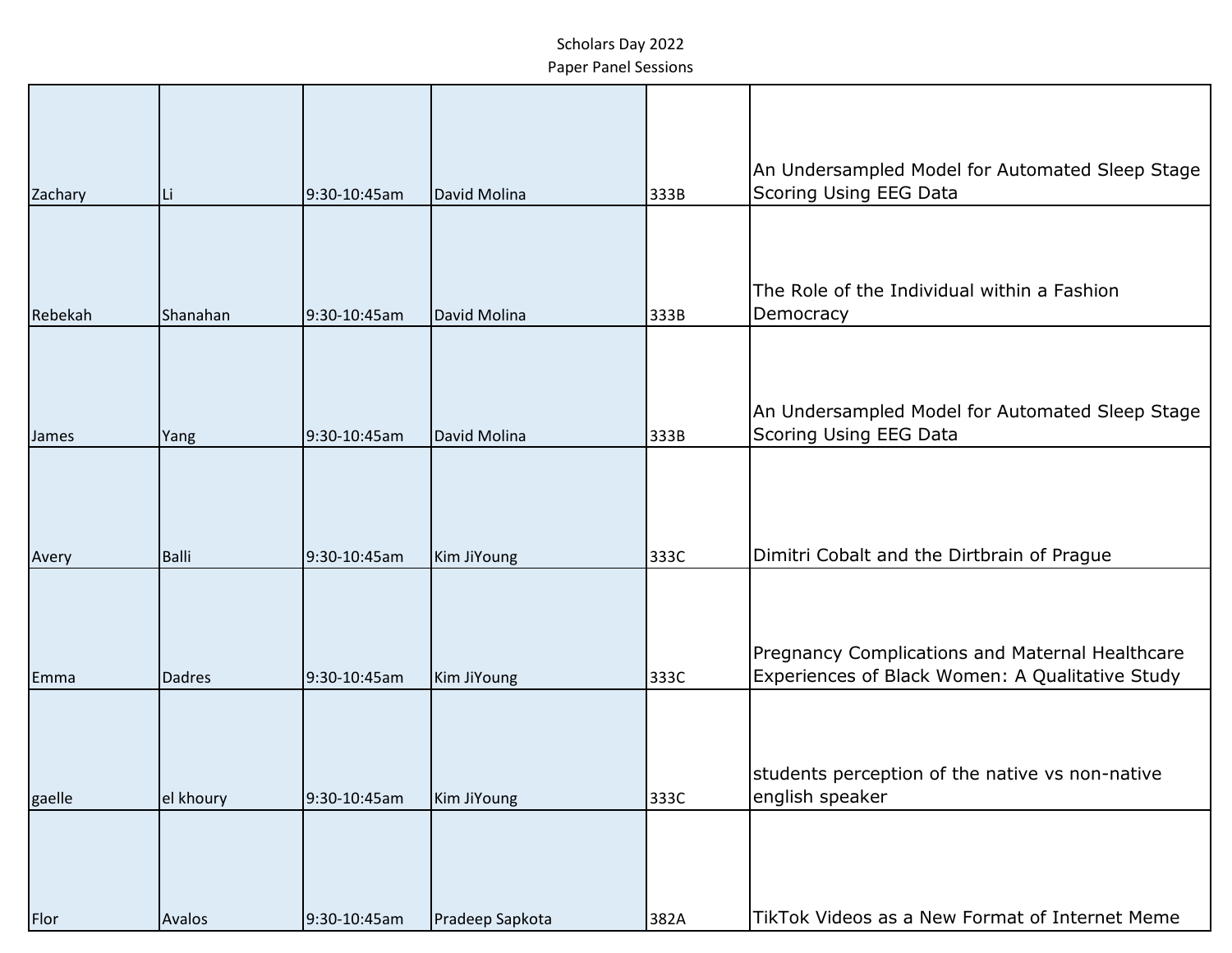| Madeline   | Crawford     | 9:30-10:45am | Pradeep Sapkota        | 382A | Social Vulnerability and Septicemia in Texas<br>Counties from 1980-2019                                                                |
|------------|--------------|--------------|------------------------|------|----------------------------------------------------------------------------------------------------------------------------------------|
|            |              |              |                        |      |                                                                                                                                        |
| Sarah      | Doughty      | 9:30-10:45am | Pradeep Sapkota        | 382A | Assumptions of the Word 'Victim'                                                                                                       |
| Rhea       | Pookulangara | 9:30-10:45am | Pradeep Sapkota        | 382A | Neural Efficient Coding with a Jupyter Notebook and<br>Android App                                                                     |
| Sneha      | Sinha        | 9:30-10:45am | Pradeep Sapkota        | 382A | Determination of Abraham model solute descriptors<br>for hippuric acid from measured molar solubilities in<br>several organic mono-sol |
| Olanrewaju | Akande       | 9:30-10:45am | Michelle Eshbaugh-Soha | 382B | Observing the Bioactive and Antimicrobial Properties<br>of MnO2-doped Bioactive Glass                                                  |
| Lauren     | Christy      | 9:30-10:45am | Michelle Eshbaugh-Soha | 382B | Race/Ethnicity, Social Vulnerability, and Diabetes<br>Mortality in Texas Counties, PowerPoint presentation                             |
| Tanner     | Densmore     | 9:30-10:45am | Michelle Eshbaugh-Soha | 382B | The Perceptions of "Gay" accents in male speakers<br>of English in the United States".                                                 |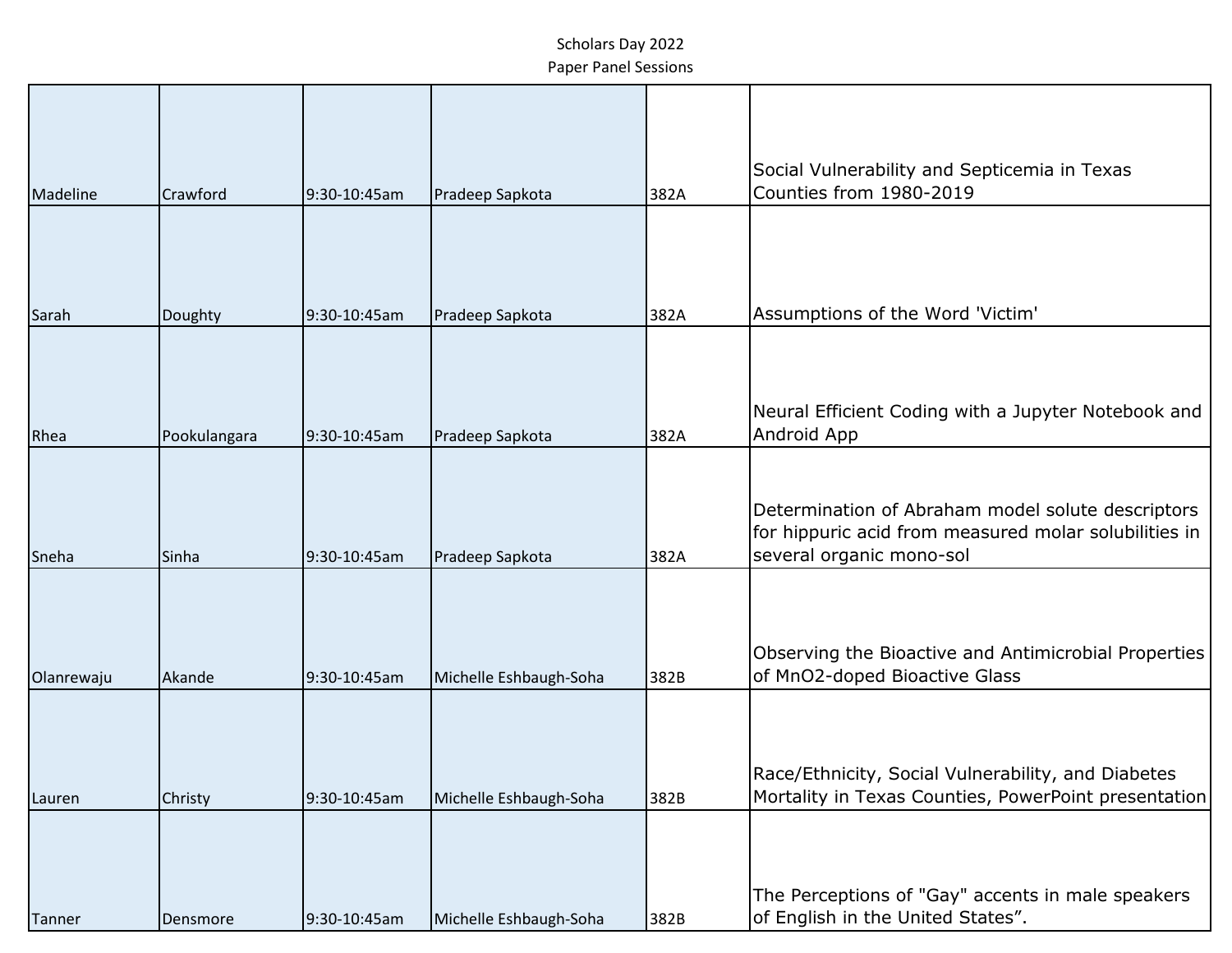| Anusha          | Kakileti        | 9:30-10:45am | Michelle Eshbaugh-Soha | 382B | A Question-Answer Driven Approach to Reveal<br>Affirmative Interpretations from Verbal Negations                      |
|-----------------|-----------------|--------------|------------------------|------|-----------------------------------------------------------------------------------------------------------------------|
|                 |                 |              |                        |      |                                                                                                                       |
| Neha            | Singaravelan    | 9:30-10:45am | Michelle Eshbaugh-Soha | 382B | Identifying Metabolites in Aspergillus<br>Heteromorphus and Magnaporthe Grisea and<br>Overproduction of Cytochalasins |
| <b>Elyse</b>    | Berlanga        | 9:30-10:45am | David Molina           | 333B | Hip-Hop Slang Origins                                                                                                 |
| Logan           | <b>Dovalina</b> | 11-12:15pm   | An Dang                | 333A | The Enchanting World of Texan Butterflies                                                                             |
| Amrutha         | Murthy          | 11-12:15pm   | An Dang                | 333A | The History of the North Texas Green Brigade<br>Marching Band                                                         |
| <b>Michalis</b> | Paizanis        | 11-12:15pm   | An Dang                | 333A | The partial derivative of Okamoto's functions with<br>respect to the parameter                                        |
| <b>Heather</b>  | <b>Bullock</b>  | 11-12:15pm   | Ana West               | 333B | An Observation of a Female-Female Pair and<br>Copulation Behavior in the American Kestrel                             |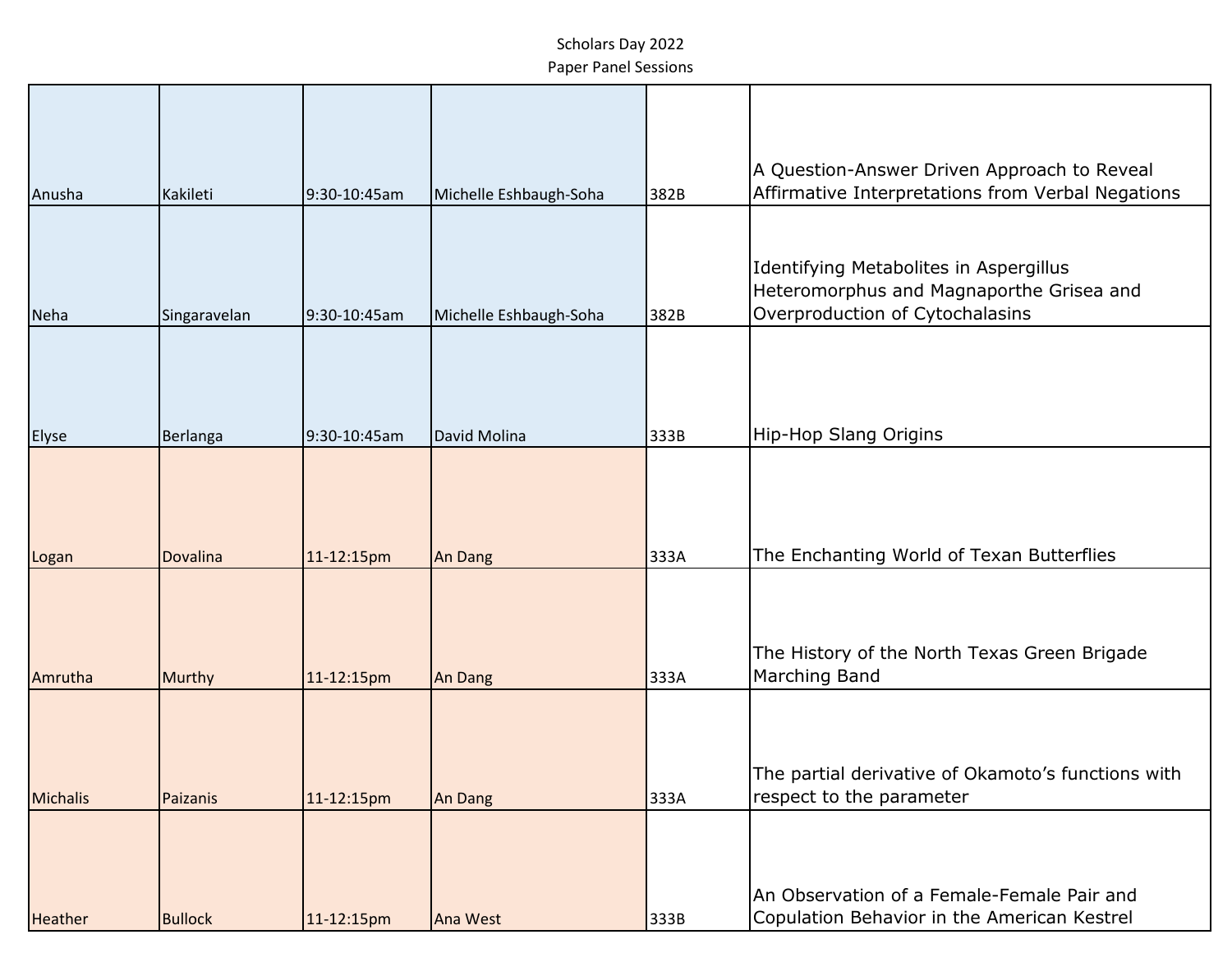| Phoebe        | Lane           | 11-12:15pm | Ana West                | 333B | The Feminist Will to Power: Nietzsche's Contribution<br>to Feminism                                                |
|---------------|----------------|------------|-------------------------|------|--------------------------------------------------------------------------------------------------------------------|
|               |                |            |                         |      |                                                                                                                    |
| Katherine     | Ragodos        | 11-12:15pm | Ana West                | 333B | Messina's Homosocial Bonds and Matrimony:<br>Women's Place in the Homosocial Network                               |
| Maddie        | <b>Bricout</b> | 11-12:15pm | Kingsley Ukwandi        | 333C | Wounded Knee Massacre & Religious Sovereignty                                                                      |
| Jael          | Landaverde     | 11-12:15pm | Kingsley Ukwandi        | 333C | Discourse Analysis on Youtuber Apologies and The<br>Public's Comments: Are Youtuber's Apologies<br>Sincere Enough? |
| <b>Brooke</b> | Poplin         | 11-12:15pm | <b>Kingsley Ukwandi</b> | 333C | Foraging Behavior of American Kestrels is<br>Influenced by the External Temperature In North<br><b>Texas</b>       |
|               |                |            |                         |      |                                                                                                                    |
| Paige         | <b>Sanders</b> | 11-12:15pm | Kingsley Ukwandi        | 333C | A Play by Any Other Name Would Be Puritan Folly:<br>the Unitarian Embrace of Theatre                               |
| Reuben        | Castro         | 11-12:15pm | Jiafeng Liu             | 382A | Heretical Fantasy: The Conceptual Origins of the<br>Satanic Witch                                                  |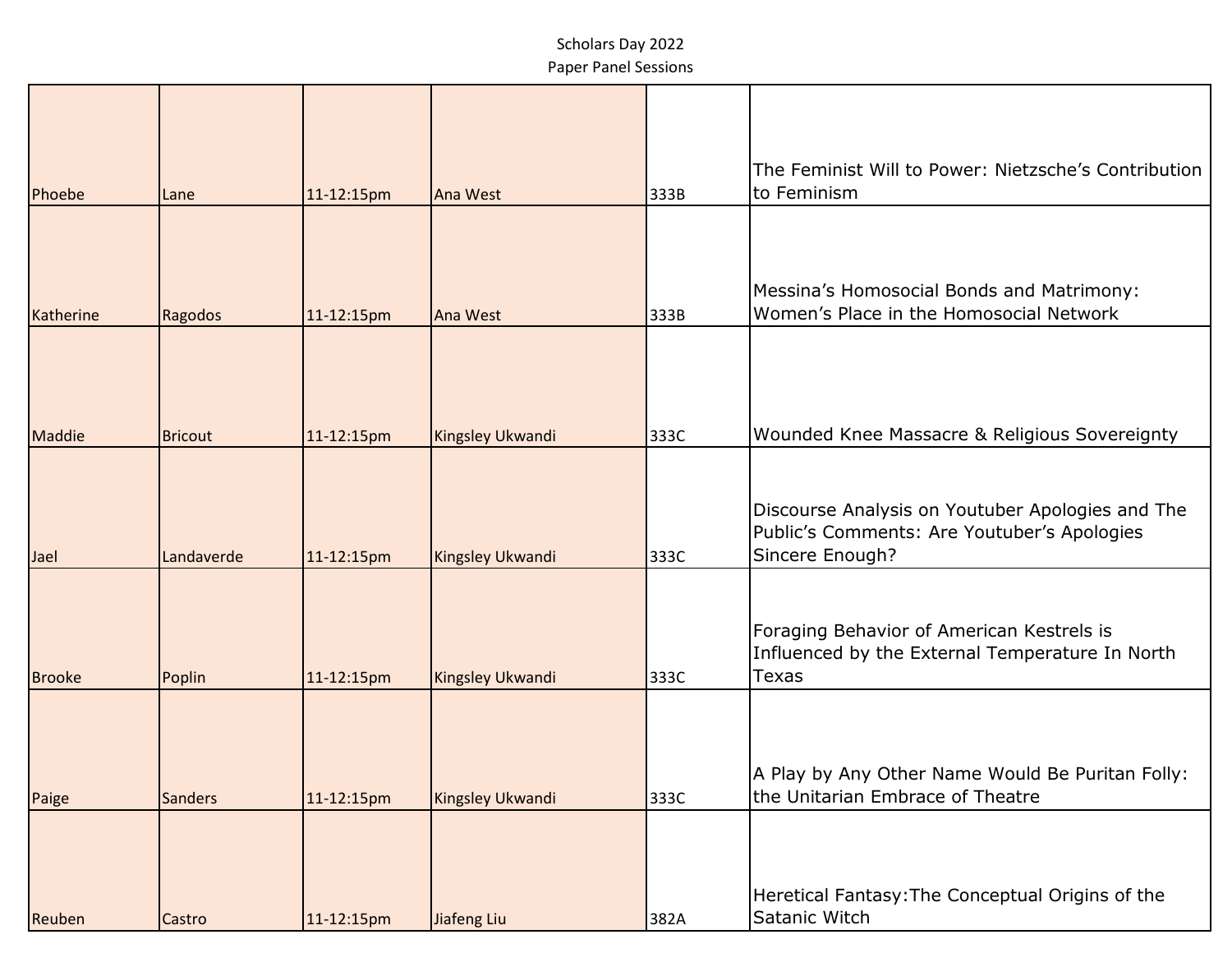| Guanying           | ILi.           | 11-12:15pm | Jiafeng Liu           | 382A | 3D Printed Self Cleaning Surfaces through Capillary<br>Forces                                                                          |
|--------------------|----------------|------------|-----------------------|------|----------------------------------------------------------------------------------------------------------------------------------------|
| Peumi<br>Madushani | Ratnayake      | 11-12:15pm | Jiafeng Liu           | 382A | Effect of empirical potentials on the physical and<br>mechanical properties of Aluminosilicate glass<br>systems                        |
| Gary               | Tejeda-Godinez | 11-12:15pm | Jiafeng Liu           | 382A | 3D Printed Self-Cleaning Surfaces Through Capillary<br>Force                                                                           |
| Kaci               | Wright         | 11-12:15pm | Jiafeng Liu           | 382A | Texas's Precarious Education Policy Environment                                                                                        |
| Melissa            | Do             | 11-12:15pm | <b>Madasen Briggs</b> | 382B | Brand Trust on the Path to Purchase Through Social<br>Media: Consumer's Trust and Purchase Intention on<br>Instagram's Social Shopping |
| Crystal            | Goodwin        | 11-12:15pm | <b>Madasen Briggs</b> | 382B | Disability Data Usage Among Emergency Managers<br>in Texas                                                                             |
| Amanda             | Neinast        | 11-12:15pm | <b>Madasen Briggs</b> | 382B | Comparison of East and West German Female Film<br>Protagonists                                                                         |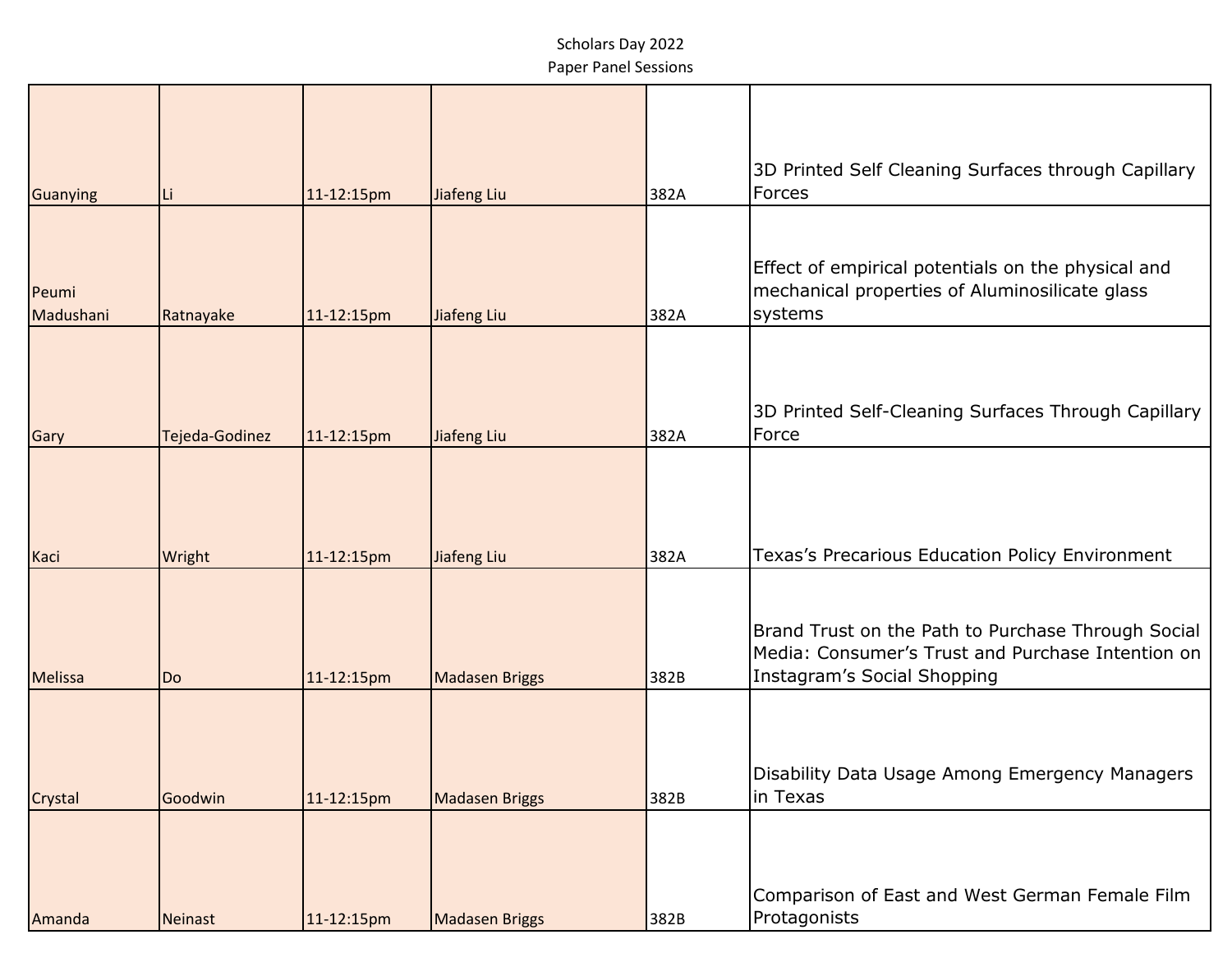| Valerie   | Rojas         | 11-12:15pm   | <b>Madasen Briggs</b> | 382B | The Effects of Preconceptions Targeting Women in<br>Nineteenth-Century Unitarian America                                        |
|-----------|---------------|--------------|-----------------------|------|---------------------------------------------------------------------------------------------------------------------------------|
|           |               |              |                       |      |                                                                                                                                 |
|           |               |              |                       |      |                                                                                                                                 |
| Rachel    | <b>Hughes</b> | 12:30-1:45pm | Jintak Kim            | 333A | Isolation of Streptomyces Bacteriophages                                                                                        |
| Esmeralda | Lopez         | 12:30-1:45pm | Jintak Kim            | 333A | WOMEN AND THE COLOMBIAN ARMED CONFLICT:<br>How Gendered Experiences Weaken Women's<br>Support for the Colombian Peace Agreement |
| Frida     | Pacheco       | 12:30-1:45pm | Jintak Kim            | 333A | Friend or Foe?: Technology and Second-Language<br>Acquisition                                                                   |
| Mia       | Rodriguez     | 12:30-1:45pm | Jintak Kim            | 333A | Isolation of Streptomyces Bacteriophages                                                                                        |
| Amelia    | Engstrom      | 12:30-1:45pm | Rahil Alhumaidi       | 333B | FTIR and Electrochemical Benchmarking for the<br>Reduction of CO2                                                               |
| Amaka     | Okoro         | 12:30-1:45pm | Rahil Alhumaidi       | 333B | A Meta-Analysis of Machine Translation Systems                                                                                  |